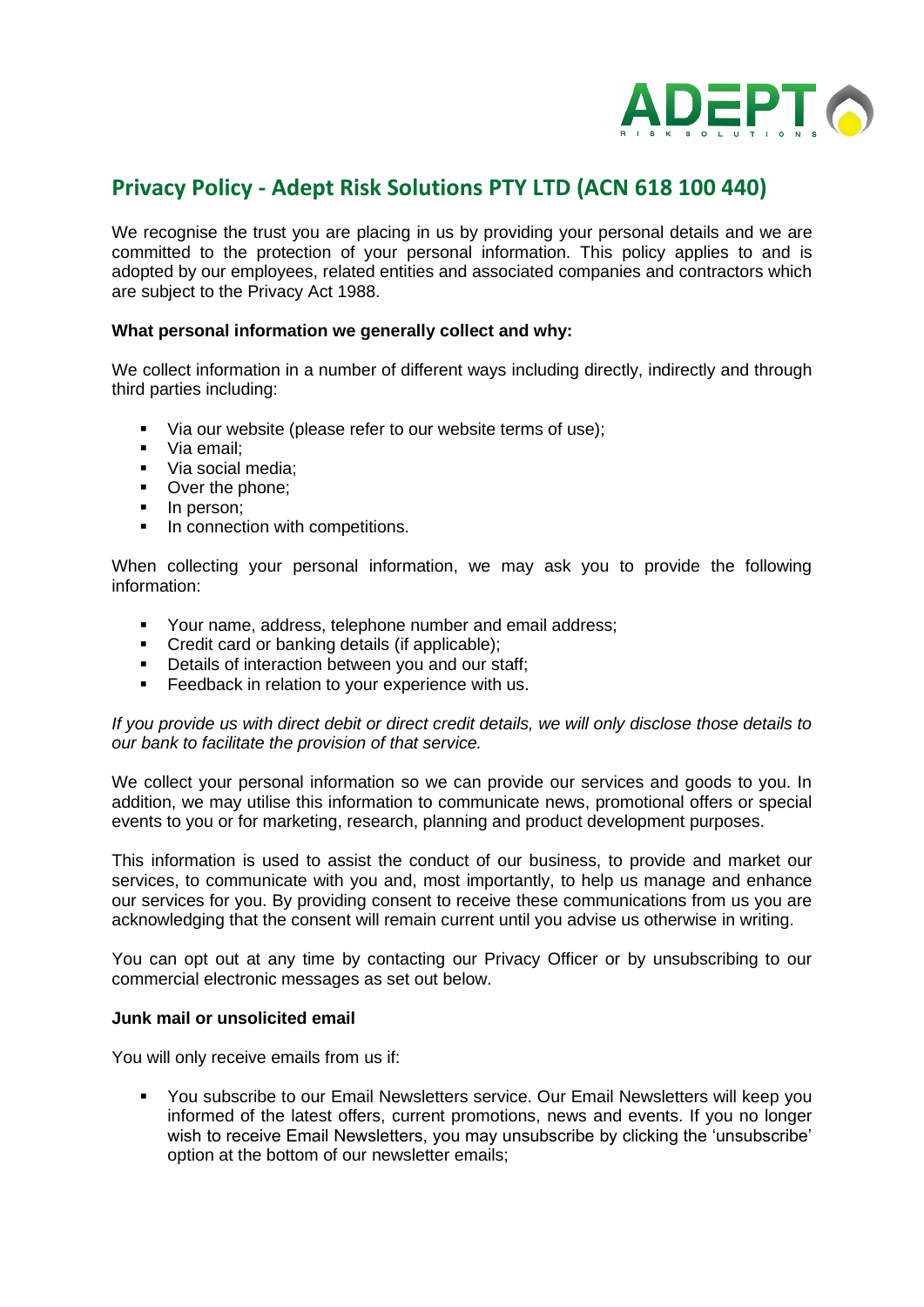- You request information about our services when you choose to contact us. You will not be added to a mailing list of any kind and will only receive e-mails related to the matter that you have contacted us about;
- You provide your details and request that we contact you when you send us your Résumé; or
- **•** They are otherwise relevant to the reasons for which we hold your email address, where we are permitted to do so by law.

The Company will destroy information if the information was not lawfully collected by us, and/or by written request by you

## **Suppliers**

If you, or a company you work for, supplies goods or services to us, we may collect personal information about you in connection with the provision of those goods or services, either directly from you or from that company. This information may include your name, date of birth, contact information, and any other information you provide. This information will be used for the purposes of managing the provision of those good or services only.

## **Other information we collect**

We may also collect the following information from you:

- The fully qualified domain name from which you accessed our websites, or your IP address;
- **.** The date and time you accessed each page on our websites;
- The URL of any webpage from which you accessed our websites (the referrer);
- Cookies which track your visits to the our web sites; and
- The web browser that you are using and the pages you accessed.

We use this information so that we can tell which pages are the most popular and where people spend most of their time on our website. We use this information to improve our website and our services delivered to you. In some circumstances we may collect personal information about an individual from a third party, for example, to analyse traffic at our website. If this information is linked with personal information we already hold about you (as set out above), this new information will be treated as personal information and will be handled in the same manner as the personal information to which it has been linked.

## **Are we likely to disclose your personal information overseas?**

We may disclose your personal information to the following overseas recipients:

- Other trusted companies or individuals who assist us in providing services or who perform functions on their behalf (such as third party service providers and specialist consultants);
- Anyone else to whom you authorise us to disclose it; and
- Anyone authorised by law.

#### **How your personal information is stored and kept secure**

All personal information collected by us is held securely on a secure computer storage facility or in printed form. This information is only made available to our staff, contractors and third parties to a level that is necessary for them to perform their duties, and in accordance with the terms as set out in this Privacy Policy.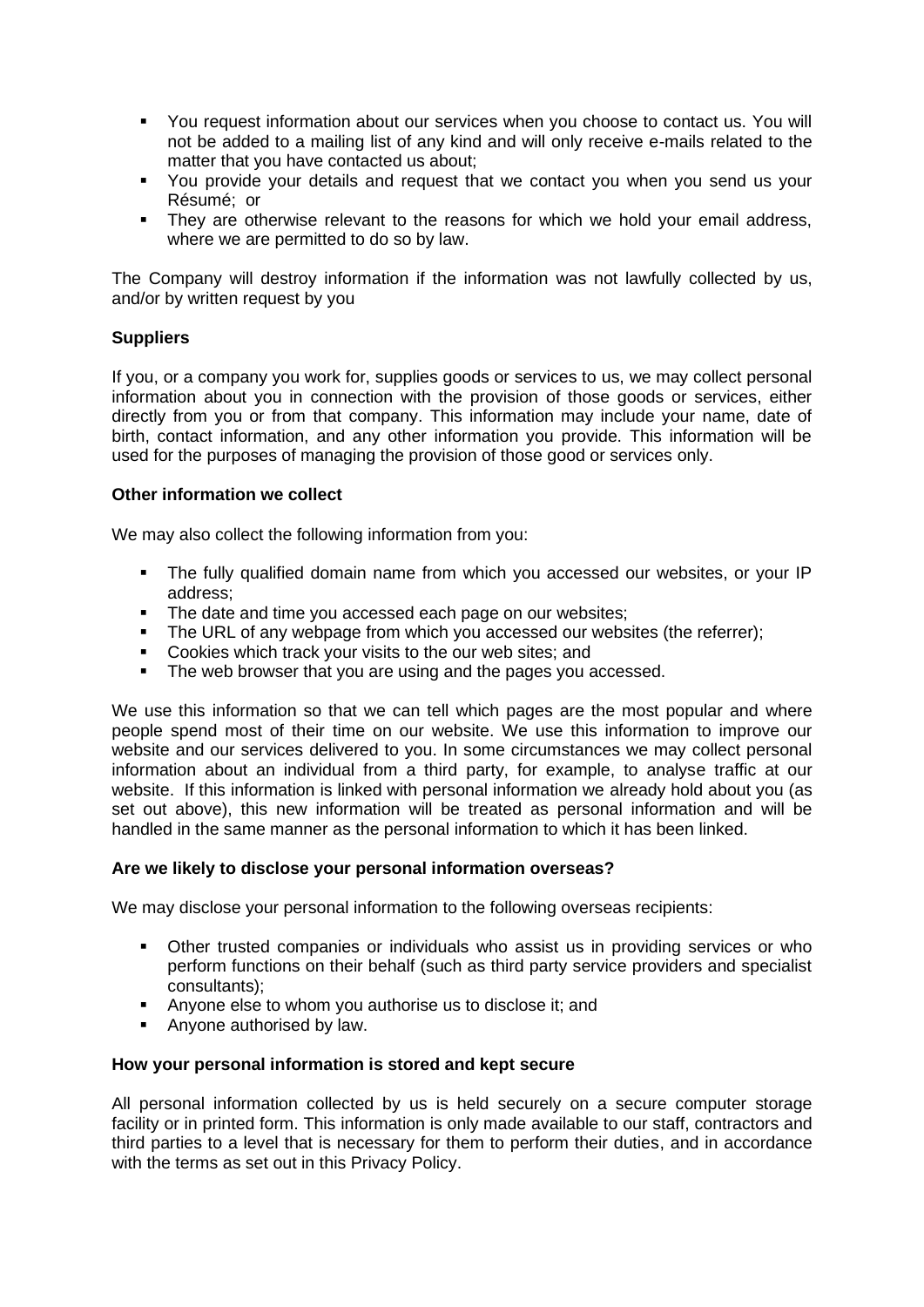We establish and maintain safeguards against the destruction, loss or alteration of all personal information that:

- (i) are consistent with and no less rigorous than those maintained by you to secure that data; and
- (ii) comply with all applicable laws and procedures specified by you concerning your data security.

We will:

- (i) comply with all of your data security requirements in respect of access to your data as notified to us in writing from time to time, including requirements regarding the dedicated or direct interconnection with any of our systems, platforms or devices and your operating environment and any amendments to such requirements agreed between us (acting reasonably) from time to time;
- (ii) prohibit and prevent any person who does not have the appropriate level of security clearance from gaining access to your data;
- (iii) notify you immediately and comply with all your directions if we become aware of the contravention of any of your data security requirement;
- (iv) keep your data physically and logically separate from the data of our other customers and identify it as your data;
- (v) apply appropriate security procedures within our premises and take precautions necessary to preserve the integrity of the your data;
- (vi) apply appropriate procedures designed to prevent any unauthorised third party from gaining access to any of your data or any information forming part of or being used in connection with the performance of any goods or services provided to you as a result of any act or omission of us or our personnel;
- (vii) ensure that we and our personnel do not deliberately or negligently corrupt, erase or otherwise alter your data; and
- (viii) immediately notify you of any actual or potential breach of this Privacy Policy and take all steps to mitigate or avoid such breach (and prevent it from reoccurring).

When your personal information is no longer required we will take reasonable steps to destroy it. These measures are designed to assist in your personal information not being accessed by unauthorised personnel, lost or misused. If you reasonably believe that there has been unauthorised use or disclosure of your personal information, please contact us immediately (contact details below).

If we believe there has been a breach of our privacy obligations (such as unauthorised access or disclosure) which is likely to result in serious harm to you, we will notify you and the Office of the Australian Information Commissioner as soon as practicable.

#### **Accessing your information**

In order to maintain the security of your personal information we may require you to provide proof of your identity before discussing any personal information and we may ask you to specify what information you require. Ways in which we may ask you to provide proof of identity may include the following: